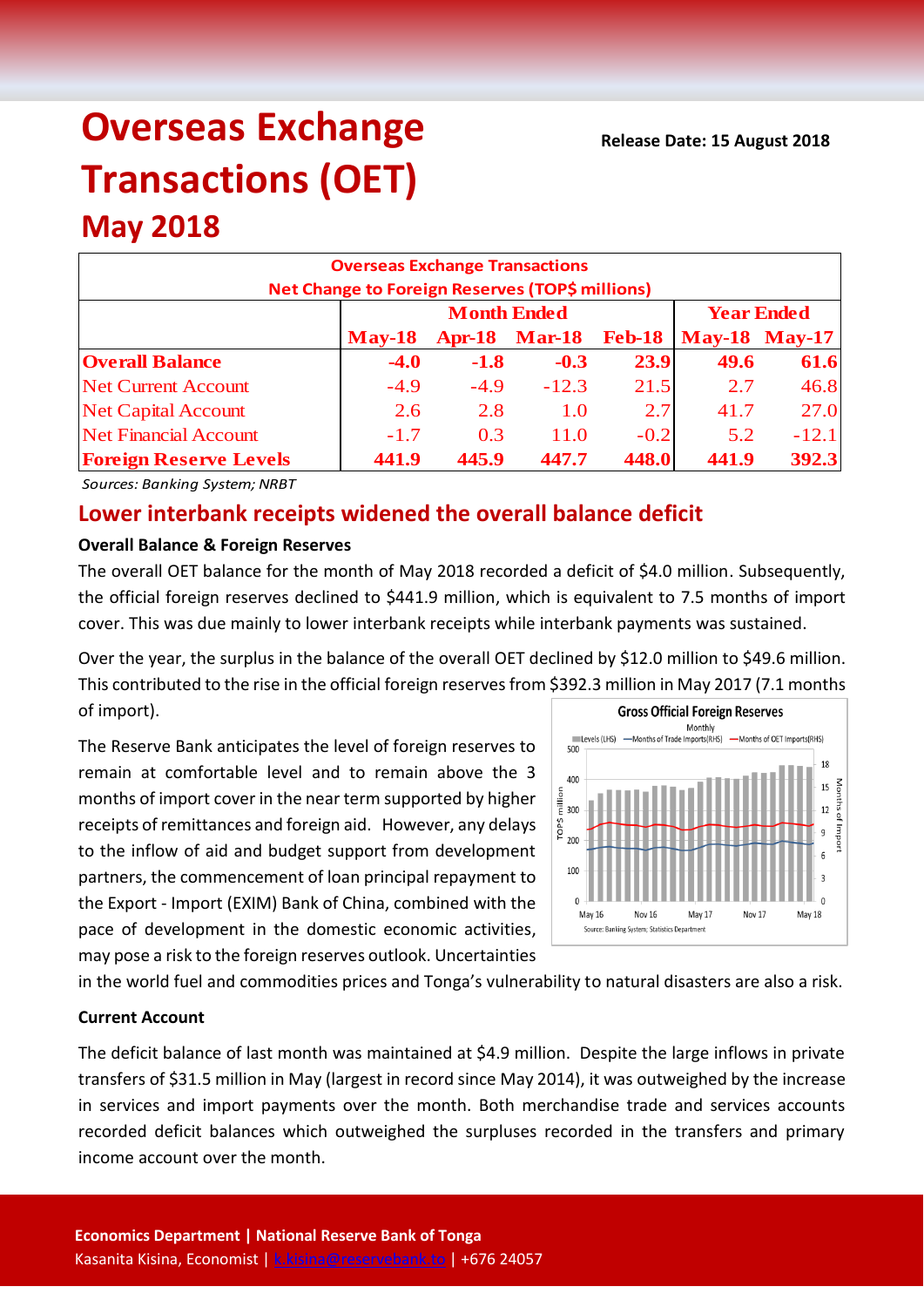| <b>Current Account (TOP\$ millions)</b> |                    |         |                      |         |                      |          |  |  |
|-----------------------------------------|--------------------|---------|----------------------|---------|----------------------|----------|--|--|
|                                         | <b>Month Ended</b> |         |                      |         | <b>Year Ended</b>    |          |  |  |
|                                         | $Mav-18$           |         | <b>Apr-18 Mar-18</b> | Feb-18  | <b>May-18 May-17</b> |          |  |  |
| Net Current Account                     | $-4.9$             | $-4.9$  | $-12.3$              | 21.5    | 2.7                  | 46.8     |  |  |
| Merchandise Trade                       | $-36.0$            | $-30.3$ | $-32.4$              | $-26.5$ | $-388.9$             | $-332.6$ |  |  |
| <b>Services</b>                         | $-3.4$             | 0.7     | $-4.3$               | 10.4    | 39.2                 | 23.5     |  |  |
| Income                                  | 0.4                | 1.2     | $-0.9$               | 0.9     | $-12.4$              | $-7.4$   |  |  |
| <b>Transfers</b>                        | 34.0               | 23.5    | 25.4                 | 36.7    | 364.9                | 363.3    |  |  |

*Sources: Banking System; NRBT*

The merchandise trade recorded a deficit balance of \$36.0 million. Import payments increased by \$6.3 million over the month which outweighed a rise in export receipts of \$0.5 million. The higher import payments were mainly for importing of wholesale and retail goods which rose by 53.0%. This is in line with the rise in container registrations by 105 containers over the month and supported by the normal celebrations during the month such as the white Sunday, Mother's Day and the Fathers' Day. On the other hand, the export proceeds were mainly from agricultural products.

The turnaround in the services account balance over the month to record a deficit balance of \$3.4 million reflected the large increase in payments of services by \$7.8 million more than offsetting a \$3.8 million increase in services receipts. The transfer of air passenger fares by airline companies to their head offices had driven the rise in service payments while travel receipts contributed the most to the increase in service receipts. This was supported by events that happened during the month as Tongans abroad visited their families here in Tonga to spend Children's Sunday, Mother's Day and Father's Day. The annual church conferences also started in May contributing to the increase in air arrivals by 52.3%. This also coincided with more international flights arriving during the month which increased from 75 to 91 flights. This indicates growth in the transport and tourism sectors. Telecommunication receipts also increased over the month.

The transfer account, on the other hand, recorded a surplus of \$34.0 million, while income recorded a surplus of only \$0.4 million. Both private and non-profit transfer receipts rose over the month although the official transfer receipts slightly declined. The total transfer payments declined by \$1.5 million, due mainly to a fall in private transfer payments. The rising private transfer receipt indicates the willingness of our families and relatives abroad to send money to families for Children's Sunday, Mother's Day and Father's Day. The net income surplus was due mainly to higher income receipts outweighing the total income payments. The higher income receipts were mainly income received from seasonal workers and Tongans working overseas while dividends paid to non-resident shareholders hold the largest share of the total income payments.

In year ended terms, the deficit in the merchandise trade and the income account balances widened driving a significant fall in the current account surplus from \$46.8 million last year to \$2.7 million. Higher payments for imported oil and wholesale & retail goods drove the higher merchandise trade deficit which coincided with the rise in container registrations of 935 containers indicating growth in the trade sector. This was also supported by the decline in export proceeds. The net income payments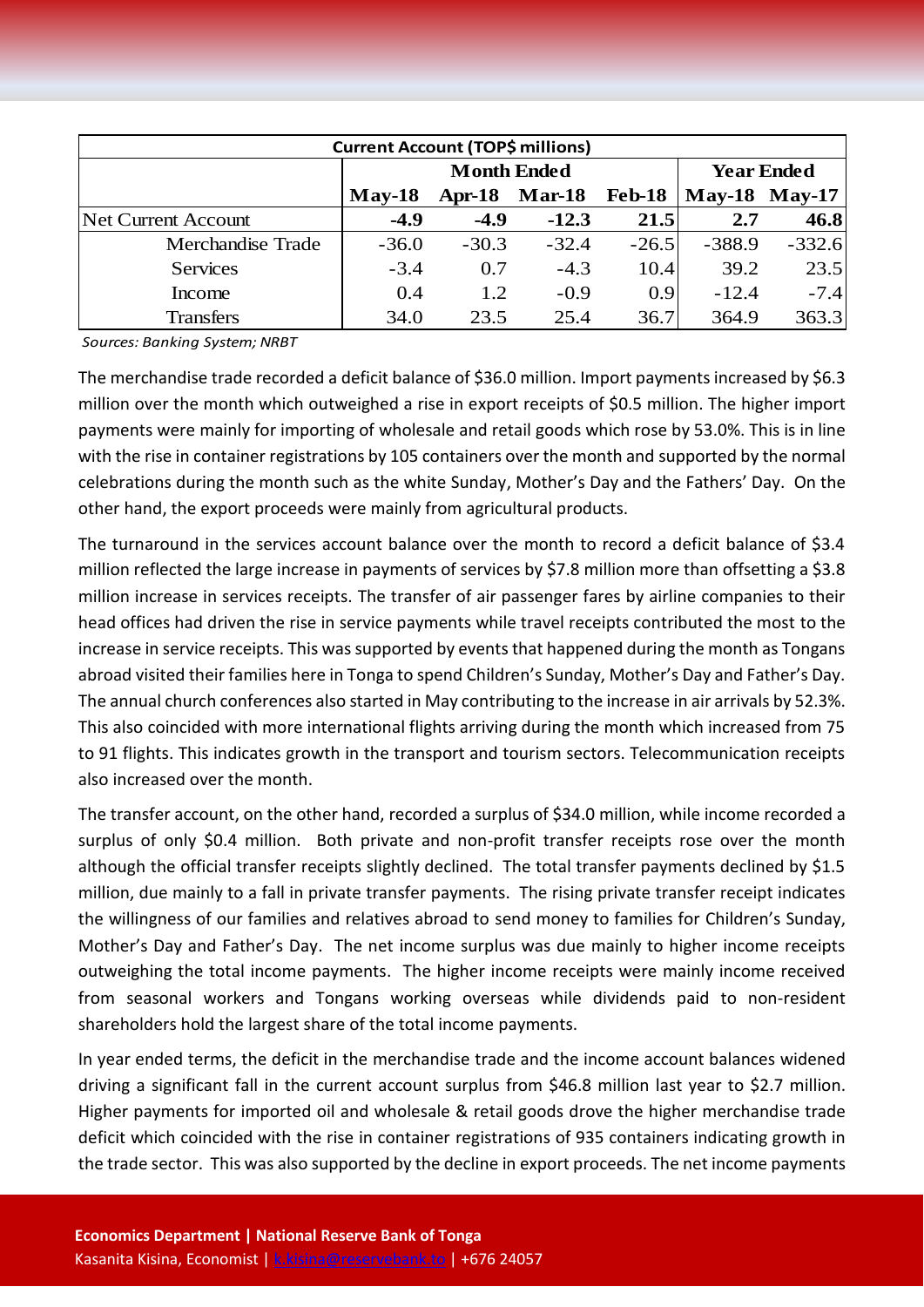were mainly dividend sent abroad to non-resident shareholders. The continuous rise in remittances continue to drive the increase in transfer receipts, indicating the willingness of Tongan families abroad to support the local families in events that had happened during the year. Net service receipts were due to higher net receipts from travel, supporting growth in the tourism sector.

#### **Capital Account**

| Capital Account (TOP\$ millions) |                    |     |                      |                  |                        |      |
|----------------------------------|--------------------|-----|----------------------|------------------|------------------------|------|
|                                  | <b>Month Ended</b> |     |                      |                  | <b>Year Ended</b>      |      |
|                                  | $\mathbf{Mav-18}$  |     | Apr-18 Mar-18 Feb-18 |                  | $\text{May-18}$ May-17 |      |
| Net Capital Account              | 2.6                | 2.8 | <b>1.0</b>           | 2.7              | 41.7                   | 27.0 |
| Official                         | 1.3                | 1.4 | 0.3                  | 1.2              | 16.0                   | 8.0  |
| Private                          | 1.3                | 14  | 0.7                  | 1.4 <sub>1</sub> | 25.7                   | 19.0 |

*Sources: Banking System; NRBT*

In May 2018, the capital account recorded a surplus of \$2.6 million, which was slightly lower than the surplus recorded in the previous month. Both surpluses in the official and the private capital accounts decreased over the month by \$0.1 million each. The rising payments for investment projects or capital expenditures, for construction purposes by Government plus the lower receipts for investment projects or capital expenditures, by individuals & private companies contributed to the lower surplus.

Annually, the capital account recorded a higher surplus of \$41.7 million in May, which contributed mainly to the rise in the official capital receipts mainly for construction purposes. This was supported also by a significant increase in private capital receipts for construction purposes. These construction projects included the Tonga Transport Sector Consolidation road maintenance projects, the renovation works at the airport and individuals and private companies' renovation works after Tropical Cyclone Gita. Payments slightly increased over the year but have very minimal impact on the balances over the year.

#### **Financial Account**

| Financial Account (TOP\$ millions) |                    |      |                      |        |                   |         |  |
|------------------------------------|--------------------|------|----------------------|--------|-------------------|---------|--|
|                                    | <b>Month Ended</b> |      |                      |        | <b>Year Ended</b> |         |  |
|                                    | $\mathbf{Mav-18}$  |      | Apr-18 Mar-18 Feb-18 |        | May-18 May-17     |         |  |
| Net Financial Account              | $-1.7$             | 0.3  | <b>11.0</b>          | $-0.2$ | 5.2               | $-12.1$ |  |
| Direct Investment                  | 0.4                | 0.2  | 0.0                  | 0.0    | $-11.5$           | 11.2    |  |
| Portfolio Investment               | 0.0                | 0.0  | 0.0                  | 0.0    | 0.0               | 0.0     |  |
| <b>Other Investment</b>            | $-2.1$             | O. I | 11.0                 | $-0.2$ | 16.7              | $-23.3$ |  |

*Sources: Banking System; NRBT*

The financial account for the month of May 2018, recorded a deficit of \$1.7 million after reporting a surplus last month, and this was attributed mainly to higher interbank payments. However, it recorded a surplus of \$5.2 million over the year ended May 2018, after recording a deficit of \$12.1 million last year, and was attributed mainly to higher interbank transfer receipts.